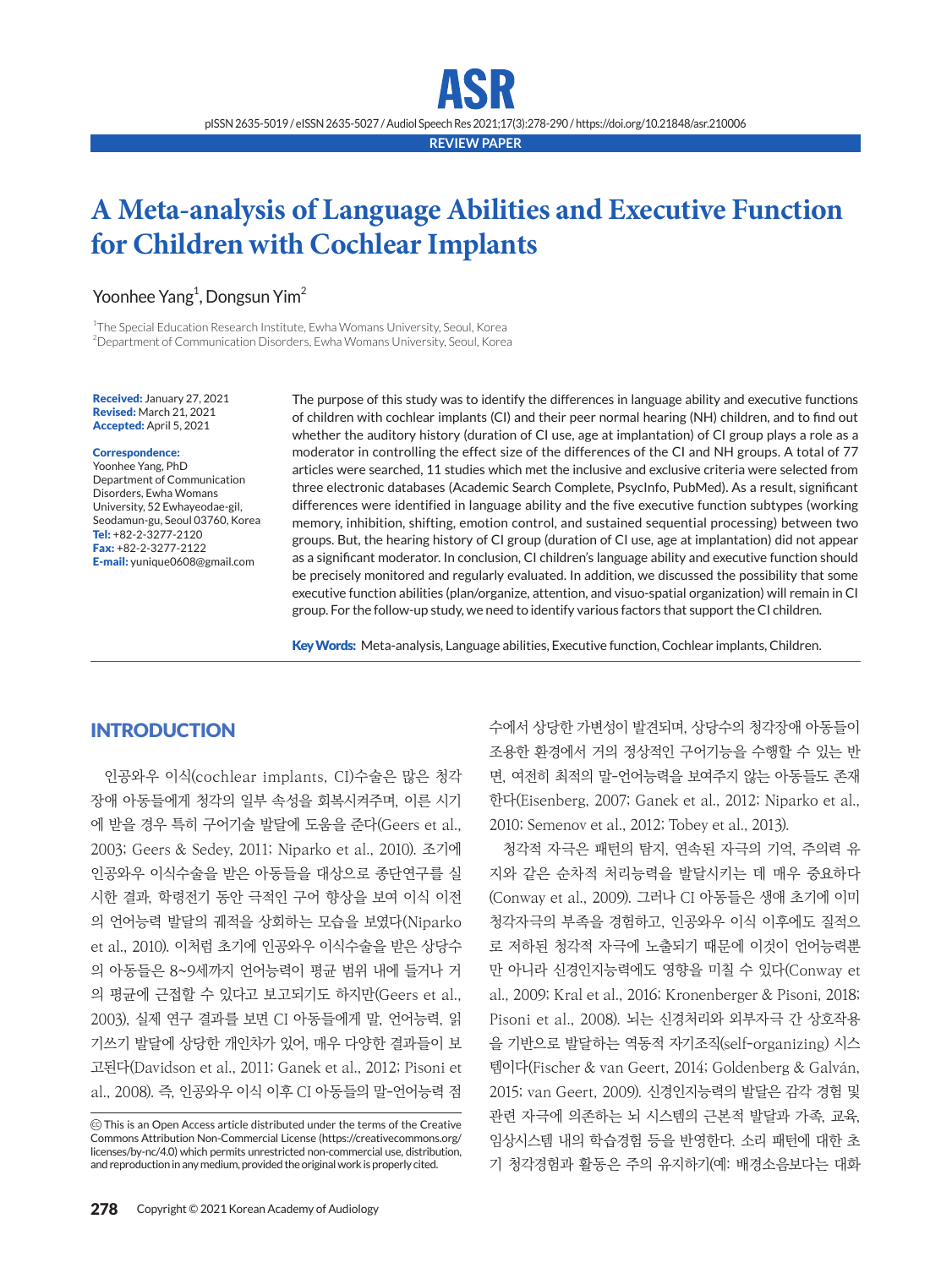# **ASR** Y Yang & D Yim

을 밝히기도 하였다(Blair & Razza, 2007; Bull et al., 2008; McClelland et al., 2007). 이처럼 실행기능의 발달은 전 생애 적으로 일상생활 전반에 필요한 기초 기술을 제공하지만, CI 아 동의 실행기능 발달은 또래 건청 아동에 비해 지속적으로 부족 한 것으로 나타난다(Kronenberger et al., 2014b). Beer et al.(2011)의 연구에서는 5~18세의 CI 아동 45명의 부모들이 자 신의 자녀가 작업기억, 억제조절, 행동규제와 관련하여 더 많은 문제를 보인다고 평가하였다. 특히 언어를 매개로 한 억제조절 및 작업기억에서 CI 아동들의 어려움이 두드러지게 나타나기도 하였다(Figueras et al., 2008; Surowiecki et al., 2002).

건청 아동과 비교하여 많은 CI 아동들이 보이는 이와 같은 실 행기능 상의 어려움은 말-언어능력과 관련되거나 예측해주는 요 인으로 나타나기도 한다(Harris et al., 2013; Kronenberger et al., 2013a; Pisoni et al., 2011). Surowiecki et al.(2002) 는 6~14세 CI 아동의 시각적 기억력이 광범위한 언어능력과 유 의한 관련을 보였다. Figueras et al.(2008)의 연구에서는 8~12세 의 CI 아동에게서 연령, 청력손실 기간 등을 통제한 후, 언어능 력과 실행기능(예: 계획, 작업기억, 충동억제 등) 간 유의한 정적 상관관계를 보고하였다. 이와 같이 선행 연구들을 통해 CI 아동 의 언어능력과 실행기능 간 밀접한 연관성이 입증되고 있다. 언 어능력과 실행기능은 특히 초기 아동기에 상호 양방향으로 관 련되는데, 실행기능의 주요 구성요소인 통제된 주의력, 작업기 억, 계획 등이 언어습득과 언어처리에 사용될 수 있기 때문이다 (Kronenberger & Pisoni, 2018). CI 아동들의 구어 작업기 억은 말 지각(Cleary et al., 2000; Nittrouer et al., 2013), 어 휘(Cleary et al., 2000; Nittrouer et al., 2013; Wass et al., 2008), 어휘학습(Willstedt-Svensson et al., 2004) 등과 관련 이 있었다. CI 아동의 억제 및 통제된 주의력 또한 말-언어능력과 관련이 있었는데 특히 시간 요구가 있을 때 관련되었다(Horn et al., 2004; Kronenberger et al., 2014b). Pichora-Fuller et al.(2016)은 CI 아동들이 듣기와 구어처리를 위한 부가적인 노 력을 기울여야 한다고 했는데, 이는 인공와우 이식으로 인한 저 하된 코딩 자극이 언어관련 과제를 수행하는 동안 더 많이 실행 기능에 의존해야 하기 때문이라고 해석하였다. 그 결과, 또래 건 청 아동에 비해 CI 아동에게서 실행기능과 구어기술 간 연관성 이 더 강하게 나타날 수도 있다(Kronenberger et al., 2014b). 예를 들어, 작업기억 용량에 부담(load)이 증가하면, CI 아동의 실시간 언어처리는 저하되지만 또래 건청 아동에게 미치는 부 담은 상대적으로 CI 아동에 비해 적게 나타나며, 이는 작업기억 이 CI 아동들의 언어처리에 더 큰 역할을 할 수 있음을 의미한 다(Kronenberger et al., 2014b). 또 다른 선행 연구에 의하면, CI 이식 이후 약 1년이 지난 후의 초기 어휘 점수는 11년 후의 구 어 작업기억을 예측하였고, 반대로 구어 작업기억은 학령기 아

상대자의 말소리에 초점 맞추기) 등 통제된 정보처리 활동에 참 여할 수 있는 기회를 제공하여 영역 일반적인(domain-general) 실행-조직-통합(executive-organizational-integrative, EOI) 처리의 발달을 촉진한다(Beer et al., 2014). 따라서, 인지조절처 리, 주의력 유지, 순차적 구성 및 일시적 정보에 대한 유창한 처 리에 대한 초기 경험은 필수적이다.

선행 연구에 따르면, EOI 처리가 청각, 말, 언어능력 상실 및 지연 기간에 영향을 받을 수 있으며, 이러한 기저의 어려움이 청각장애 및 CI 아동의 말, 언어능력 증진에 대해 추가적인 변 화의 원천을 설명할 수 있다고 보고하였다(Beer et al., 2014; Geers et al., 2003). 이처럼 초기 청각경험과 활동은 '실행기 능(executive function)'과 같은 신경인지 발달에 특히 중요한 것으로 나타난다(Conway & Pisoni, 2008; Conway et al., 2009). 실행기능과 관련하여 다양한 이론과 모델이 제안되었지 만, 공통적으로는 실행기능에 대해 전두엽(prefrontal cortex) 및 관련 뇌 영역의 기능과 관련하여 계획적이고 목표지향적인 행 동을 수행하는 데에 필요한 능동적인 능력으로 정의하고 있다 (Barkley, 2012; Kronenberger & Pisoni, 2020). 실행기능 (executive function)과 관련된 많은 연구 결과들이 보고되고 있음에도 불구하고 그 하위유형에 대해서는 일관된 설명을 기술 하는 데 제한이 많다. 실행기능은 개념의 형성, 통제된 주의력 등 다양하면서도 서로 관련된 일련의 능력들을 광범위하게 포함하 는 것으로 알려져 있으며, 적절한 주의력(attention), 억제조절 (inhibitory control), 비구어 및 구어 작업기억(nonverbal and verbal working memory), 감정조절(emotion regulation), 계획(planning), 문제해결(problem solving) 등 자기 규제 적인 처리능력 등을 포함한다(Beer et al., 2014; Greiner, 2010; Kronenberger et al., 2014b). 즉, 실행기능은 주요 자 극에 적절하고 통제된 주의를 기울이고, 요구되지 않는 반응 을 억제하며, 자발적인 행동으로 목표를 달성하기 위해 자신의 행동을 의도적으로 수정하는 데에 사용된다(Barkley, 2013; Kronenberger et al., 2014b; Yang & Yim, 2018). 실행기능 은 생후 첫 해 동안 생겨나며, 초기 성인기까지도 지속적으로 발 달한다고 알려져 있다(Steinberg, 2010). 특히, 실행기능은 의식 적으로 사고와 행동을 통제해야 하는 상황에서 요구되며, 자동 적 또는 학습된 행동을 넘어서거나 정신적 자원을 요구할 때 더 욱 관련된다(Diamond, 2013).

학령전기 아동의 실행기능 발달을 이해하는 것은 특히 중요한 데, 학령전기 실행기능은 청소년기의 자기통제력 및 스트레스와 좌절에 대처하는 능력을 예측하며 성인기의 신체적 건강, 재정 적 안정, 범죄와도 관련이 있기 때문이다(Moffitt et al., 2011). 여러 종단 연구를 통해 억제조절 및 작업기억력이 초등 저학년 시기의 수학 및 언어능력(특히 읽기쓰기)을 안정적으로 예측함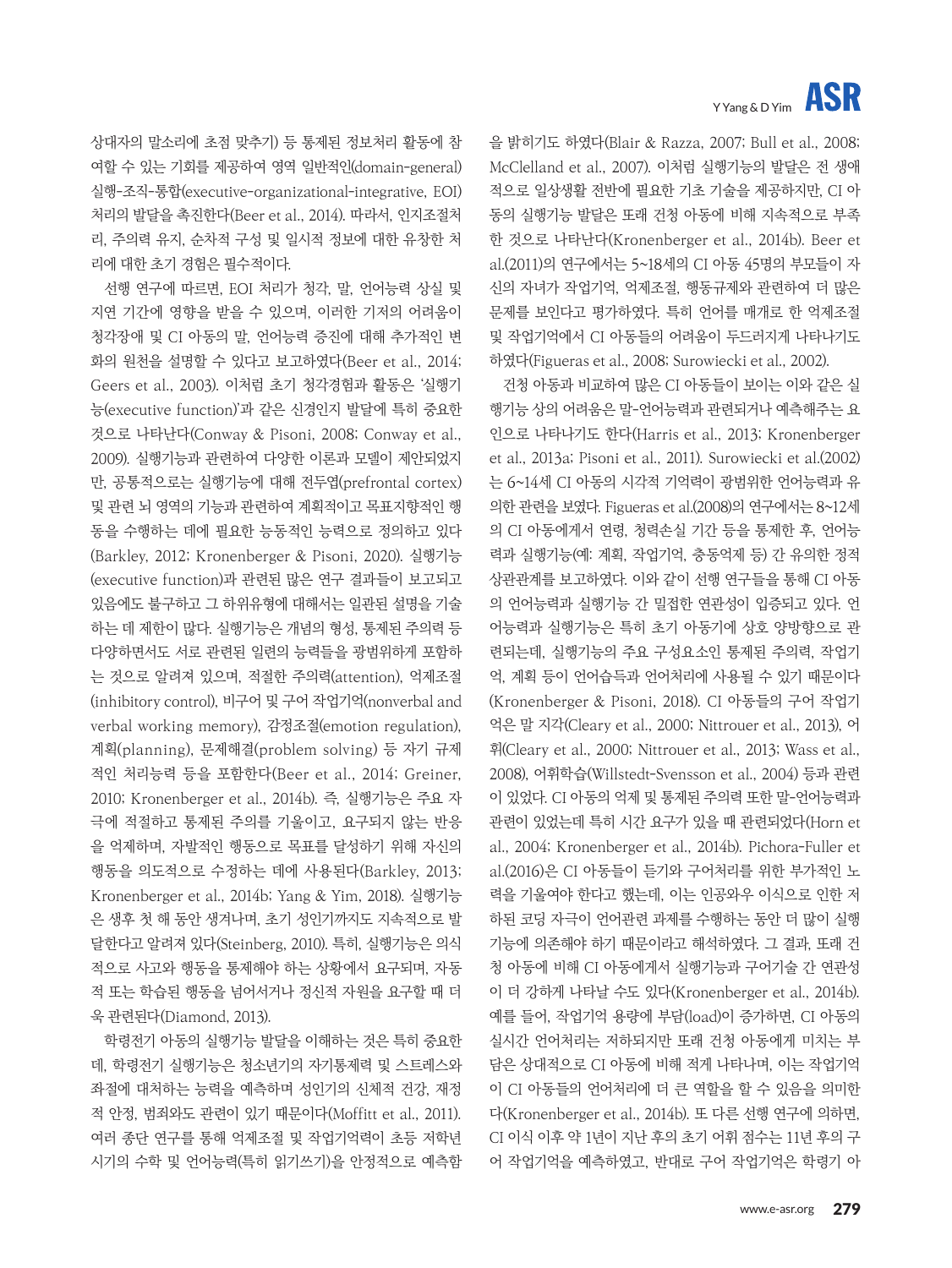동의 차후 어휘, 읽기 점수와 관련이 있었다(Kronenberger et al., 2013a; Pisoni et al., 2011).

위와 같은 내용을 토대로 더 나은 실행기능을 지닌 CI 아동 들이 언어습득 환경에서 더 효율적으로 정보를 처리할 수 있거 나, 또는 더 나은 언어능력을 지닌 CI 아동이 자신의 행동, 감 정, 사고를 더욱 효율적으로 조절하기 위해 언어를 사용할 수 있 다. 또한, CI 아동이 또래 건청 아동에 비해 상대적으로 부족하 게 나타나는 실행기능의 하위요소는 보다 제한적이고 구체적으 로(예: 작업기억) 나타날 수 있어 세부 영역별로 살펴보는 것은 더 정확한 정보를 얻을 수 있기에 중요하다. 한편, 초기 청감각 박 탈 기간이 길어질수록 구어에 대한 부정적 영향을 언급하거나 (Castellanos et al., 2015), 더 긴 CI 사용 기간이 실행기능과 유의한 관련이 있었던 선행 연구(Beer et al., 2014)에 따라 CI 아동의 청각이력(인공와우 착용 기간, 인공와우 이식 연령) 또한 언어능력 및 실행기능에 기여하는 주요 변수가 될 수 있으므로 이에 대해서도 확인해보고자 한다(Geers, 2006; Niparko et al., 2010).

 따라서 본 연구의 세부적인 연구 질문은 다음과 같다. 첫째, 인공와우 이식(CI) 아동 및 건청(normal hearing, NH) 아동의 언어능력(전반적 언어, 상호작용 기술, 어휘, 의미, 형태, 구문, 화 용 등)은 유의한 차이가 있는가? 둘째, CI 아동 및 NH 아동의 실 행기능은 하위유형에 따라 유의한 차이가 있는가? 셋째, CI 아 동 및 NH 아동의 언어능력 및 실행기능의 차이에 CI 아동의 청 각이력(인공와우 착용 기간, 인공와우 이식 연령)이 유의한 조절 변수(moderator)로 나타나는가?

# MATERIALS AND METHODS

## **문헌의 검색**

본 연구에서는 Academic Search Complete, PsycInfo, PubMed 등의 데이터베이스에서 2010년 1월 1일부터 2020년 12월 31일 기간 동안의 문헌검색을 실시하였다. 문헌 수집에 사용된 구체적인 검색어는 'cochlear implant', 'executive function', 'language ability'를 사용하였으며, Academic Search Complete에서 25건, PsycInfo에서 20건, PubMed에 서 32건, 총 77건의 연구가 검색되었다.

논문의 선정기준(ex. full text, peer reviewed journals, language) 및 제외기준을 통해 최종 11편의 논문을 선정하였 다. 포함기준은 1) 전문(full text)을 제공하는 학술저널로, 2) 2010년 1월 1일부터 2020년 12월 31일 기간 내 최근 10년 간 출판된 것으로, 3) 언어는 '영어'로, 4) CI 아동 및 통제집단인 NH 아동을 대상으로 하며, 5) 실행기능 및 언어능력을 측정한 점수에 대해 평균과 표준편차가 명시된 논문을 포함하였다.

논문의 제외기준은 1) 학술논문이나 전문(full text)이 제공되 지 않은 논문, 2) 최근 10년 내 출판되지 않은 논문, 3) 언어가 '영 어'가 아닌 논문, 4) 대상자가 CI 아동 및 NH 아동이 포함되지 않은 논문, 5) 실행기능 및 언어능력에 대해 평균 및 표준편차를 제시하지 않은 논문으로, 위 조건을 충족시키지 못할 경우 분석 대상에서 제외하였다. 논문의 선정 과정은 Figure 1과 같다.

#### **데이터 코딩 및 신뢰도 평가**

최종 선정된 총 11개 논문 데이터의 코딩은 연구자, 게재연도, 연구 내 CI 아동의 청각이력(연령, 인공와우 사용 기간, 인공와우 이식 당시 연령), 하위 영역별 실행기능(예: 작업기억, 억제, 전환) 및 언어능력, 어휘의 평균과 표준편차, 각 집단의 표본 크기 등을 데이터로 입력하였다. 코딩 작업은 본 연구의 연구자 1인과 박사 과정생 1인에 의해 실시되었으며, 모두 1급 언어재활사 국가자격 증을 소지하고 있다. 신뢰도 평가를 위해 전체 데이터에 대한 검 사-재검사 신뢰도를 측정한 결과, 1차적인 일치율은 84.6%였으 며, 추후 일치하지 않는 데이터는 상호검토 및 재확인 후 수정하 여 최종적으로 100%로 나타났다.

#### **출판편의 검증**

출판편의(publication bias)란 유의미한 결과가 나타나지 않 은 개별 연구는 발표에서 제외되고 유의미하게 나타난 결과 위 주로 논문이 발표됨으로써 발생하는 왜곡 현상을 말한다. 출판 편의가 존재하는지 여부를 판단하기 위한 방법으로는 각 개별 연구의 평균효과크기를 중심으로 대칭의 형태를 이루고 있는지



Figure 1. Flowchart of inclusion and exclusion criteria from database searching. SD: standard deviation, CI: cochlear implants, NH: normal hearing.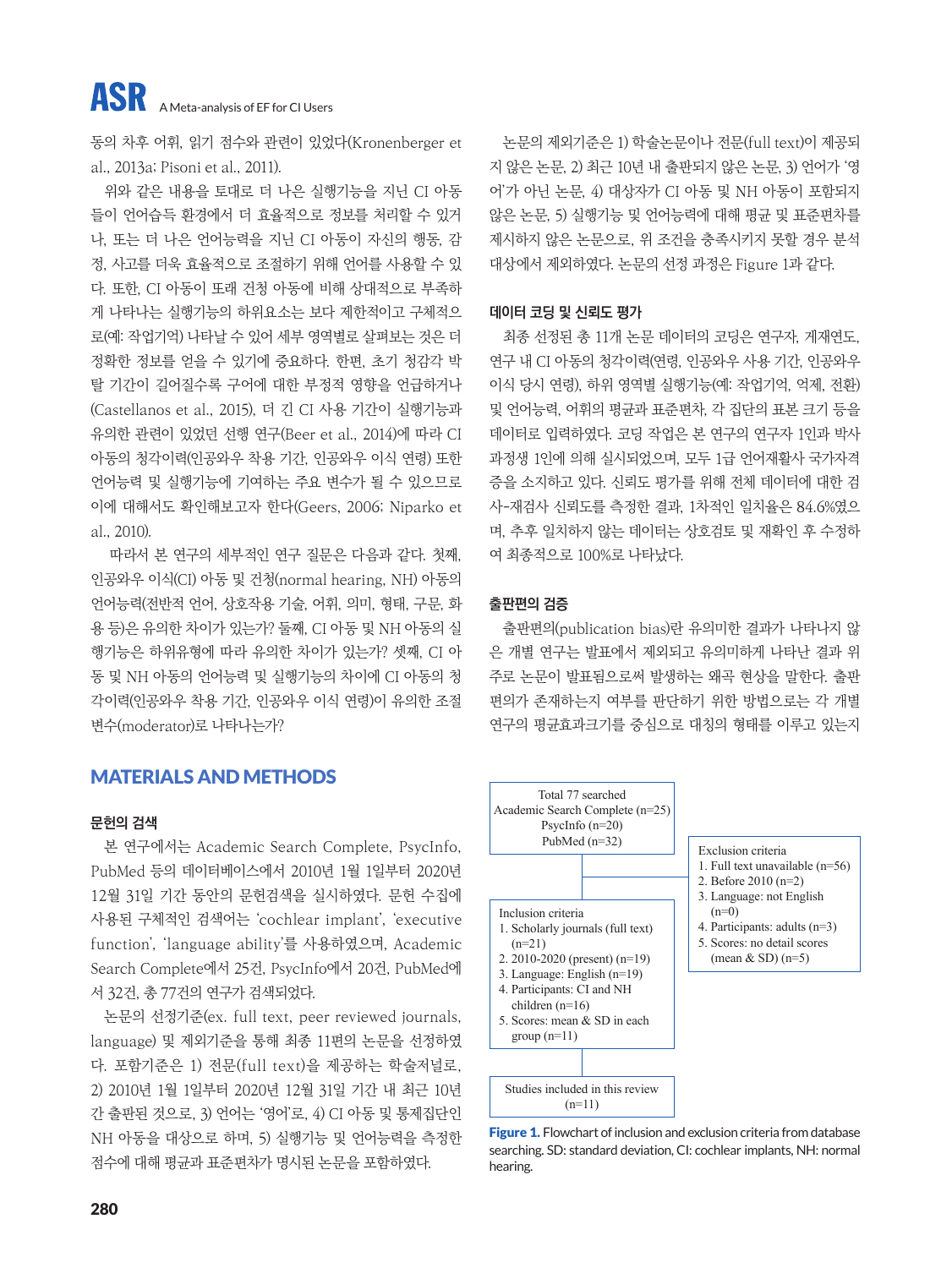funnel plot을 통해 확인하는 방법이 있다. 출판편의 검증을 위 한 funnel plot은 Figure 2와 같다.

x축은 표준화 평균 차(standardized mean difference)인 관측된 효과크기를 나타내고, y축은 그에 해당되는 추정된 표준 오차를 나타낸다. 가운데 수직 점선은 평균효과크기인 0.2616 을 나타내고 있으며, 좌우측 점선으로 표현한 경계선(사선)은 평 균효과크기를 중심으로 효과크기에 대한 95% 신뢰구간을 나 타내고 있다. Rosental(1978)에 의하면, 효과크기-안정성 계수 (fail-safe N) 값이 클수록 효과크기 추정값을 더욱 신뢰할 수 있다고 하였다. 이에 따라 효과크기-안정성 계수를 산출한 결과, 그 값은 2,459로 본 연구의 개별 연구의 수(k)인 11편을 토대로 구한 값 65 = (5k + 10)보다 크다. 따라서 본 연구는 출판편의 영 향이 유의하게 작은 것으로 나타난다.

#### **메타분석**

본 연구의 메타분석을 위한 통계 프로그램은 R (ver. 4.0.3; R Foundation for Statistical Computing, Vienna, Austria) 을 사용하였으며 사용 패키지는 'meta (ver. 4.15-1)', 'metafor (ver. 2.4-0)'였다. CI 및 NH 아동집단의 언어능력, 실행기능의 차이에 대한 효과크기의 유의성을 검증하기 위하여 부분집단분 석을 실시하였으며, CI 및 NH 아동집단의 언어능력, 실행기능의 차이가 유의하다면, 그 결과에 CI 아동의 청각이력(인공와우 착 용 기간, 인공와우 이식 연령)이 유의한 조절변수(moderator)로 나타나는지 확인하기 위해 메타회귀분석을 실시하였다.



# RESULTS

### **질적 분석**

본 연구에서는 인공와우 이식 아동(CI)과 또래 건청 아동 (NH)을 대상으로 하는 논문들을 선정하여 메타분석을 실시하 였다. 대상자의 생활연령 범위는 4~15세(mean = 8.54)였으며, 인공와우 착용 기간은 1.13~12.36년(mean = 6.36), 인공와우 이식수술을 받은 연령은 18.79~50.58개월(mean = 25.62)이었 다. 이에 대한 세부적인 내용은 Table 1에 제시하였다. 연구 대 상자의 수는 CI 아동 집단이 총 298명, NH 집단이 총 335명이 었다.

분석 대상논문에서 사용된 언어평가도구는 The Preschool Language Scale-4 (Zimmerman et al., 2002), Peabody Picture Vocabulary Test (Dunn & Dunn, 2007), Clinical Evaluation of Language Fundamentals (Semel et al., 2004)였으며, 실행기능평가도구는 The Behavior Rating Inventory of Executive Function (BRIEF; Gioia et al., 2000), The Learning, Executive, and Attention Functioning Scale (LEAF; Kronenberger, 2006)이 사용되 었다. 특히, BRIEF와 LEAF는 T점수로 환산한 점수를 사용하고 있어 점수가 높을수록 실행기능이 어려움을 의미한다. 본 연구 의 요약을 Appendix 1에 제시하였다.

#### **인공와우 이식(CI) 아동 및 건청(NH) 아동의 언어능력의 차이**

CI 아동 및 NH 아동의 언어발달의 차이를 확인하기 위해 메 타분석을 실시하였다. 결과를 해석하기 위해 이질성 검정(test of heterogeneity)을 실시한 결과, Q-통계량의 값이 24.03, 유의 확률이 0.00으로 개별 연구들 간 이질성이 크게 나타났기에 고 정효과모형이 아닌 랜덤효과모형(random effects model)을 선 택하였다.

랜덤효과모형의 결과를 살펴보면, 교정된 표준화 평균 차 (Hedges' g)가 -1.48 (-1.80, -1.16) (p < 0.0001)로 나타났다. Hedges' g값은 표본이 작을 경우 효과크기를 과대 추정하지 않 도록 교정한 값이다. 이는 Cohen(1988)의 기준으로 볼 때 효과 크기가 크게(large) 나타난 것으로 해석된다. 즉, CI 아동과 NH 아동의 언어능력(전반적 언어, 상호작용 기술, 어휘, 의미, 형태,

| Variable                 | $CI(n=298)$                     | $NH(n=335)$                    |
|--------------------------|---------------------------------|--------------------------------|
| Chronological age (yr)   | $8.54 \pm 3.29$ (4.12-15.43)    | $8.50 \pm 3.41 (3.99 - 16.01)$ |
| Duration of implant (yr) | $6.36 \pm 2.96$ (1.13-12.36)    |                                |
| Age at implantation (mo) | $25.62 \pm 6.15(18.79 - 50.58)$ |                                |

Table 1. Participants' characteristics

Values are presented as mean±standard deviation (range). CI: cochlear implants, NH: normal hearing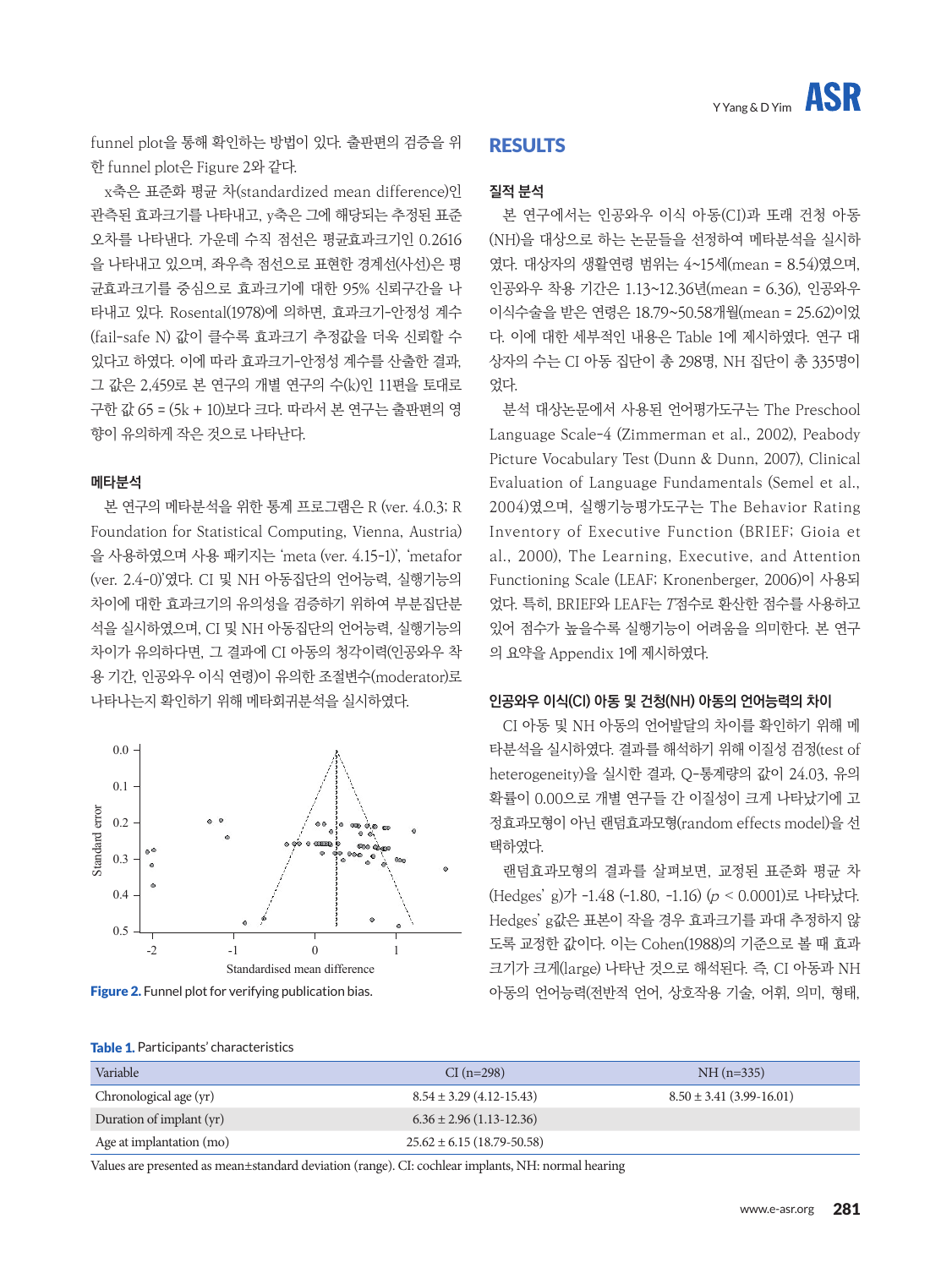구문, 화용 등)의 차이는 유의하게 큰 것으로 나타났다. 이에 대 한 결과를 Table 2, Appendix 2에 제시하였다.

# **인공와우 이식(CI) 아동 및 건청(NH) 아동의 실행기능 하위 영역 별 발달의 차이**

CI 아동 및 NH 아동의 실행기능 하위 영역별 발달의 차 이를 확인하기 위해 메타분석을 실시하였다. 먼저, 작업기억 (working memory) 결과를 해석하기 위해 이질성 검정(test of heterogeneity)을 실시한 결과, Q-통계량의 값이 8.75, 유의확 률이 0.36으로 0.05보다 크므로 개별 연구들 간 차이는 동질적 이므로 고정효과모형(fixed effect model)을 선택하였다. 고정 효과모형의 결과를 살펴보면, 교정된 표준화 평균 차(Hedges' g) 가 0.60 (0.43, 0.77) (p < 0.0001)로 나타났다. 즉, CI 아동과 NH 아동의 작업기억능력의 차이는 유의한 것으로 나타났다.

억제(inhibition) 결과를 해석하기 위해 이질성 검정(test of heterogeneity)을 실시한 결과, Q-통계량의 값이 7.07, 유의확 률이 0.31로 0.05보다 크므로 개별 연구들 간 차이는 동질적이 므로 고정효과모형(fixed effect model)을 선택하였다. 고정효 과모형의 결과를 살펴보면, 교정된 표준화 평균 차(Hedges' g) 가 0.67 (0.47, 0.87) (p < 0.0001)로 나타났다. 즉, CI 아동과 NH 아동의 억제능력의 차이는 유의한 것으로 나타났다.

전환(shift) 결과를 해석하기 위해 이질성 검정(test of heterogeneity)을 실시한 결과, Q-통계량의 값이 4.67, 유의확 률이 0.32로 0.05보다 크므로 개별 연구들 간 차이는 동질적이 므로 고정효과모형(fixed effect model)을 선택하였다. 고정효 과모형의 결과를 살펴보면, 교정된 표준화 평균 차(Hedges' g) 가 0.45 (0.24, 0.66) (p < 0.0001)로 나타났다. 즉, CI 아동과 NH 아동의 억제능력의 차이는 유의한 것으로 나타났다.

계획/조직하기(plan/organize) 결과를 해석하기 위해 이질 성 검정(test of heterogeneity)을 실시한 결과, Q-통계량의 값 이 7.91, 유의확률이 0.09으로 0.05보다 크므로 개별 연구들 간 차이는 동질적이므로 고정효과모형(fixed effect model)을 선 택하였다. 고정효과모형의 결과를 살펴보면, 교정된 표준화 평 균 차(Hedges' g)가 2.62 (-0.53, 5.79) (p = 0.10)로 나타났다. 즉, CI 아동과 NH 아동의 계획/조직하기의 차이는 유의하지 않 았다.

감정조절(emotion control) 결과를 해석하기 위해 이질성 검 정(test of heterogeneity)을 실시한 결과, Q-통계량의 값이 2.25, 유의확률이 0.52로 0.05보다 크므로 개별 연구들 간 차이 는 동질적이므로 고정효과모형(fixed effect model)을 선택하 였다. 고정효과모형의 결과를 살펴보면, 교정된 표준화 평균 차 (Hedges' g)가 4.70 (2.25, 7.16) (p = 0.0002)으로 나타났다. 즉, CI 아동과 NH 아동의 감정조절 차이는 유의하였다.

주의력(attention) 결과를 해석하기 위해 이질성 검정(test of heterogeneity)을 실시한 결과, Q-통계량의 값이 26.47, 유의 확률이 0.00으로 0.05보다 작으므로 개별 연구들 간 차이는 이질성이 크게 나타났기에 고정효과모형이 아닌 랜덤효과모형 (random effect model)을 선택하였다. 랜덤효과모형의 결과를

#### Table 2. Effect size of language ability and scores: CI vs. NH groups

| Variable         |           |             | Effect size and 95% confidence interval |                 |       |       | Test of heterogeneity |       |
|------------------|-----------|-------------|-----------------------------------------|-----------------|-------|-------|-----------------------|-------|
|                  | Hedges' g | Lower limit | Upper limit                             | <i>p</i> -value |       | df(O) | <i>p</i> -value       |       |
| Language ability | $-1.48$   | $-1.80$     | $-1.16$                                 | $< 0.0001$ ***  | 24.03 |       | $0.00\,$              | 66.7% |

\*\*\**p* < 0.001. CI: cochlear implants, NH: normal hearing

#### Table 3. Effect size of executive functions scores: CI vs. NH groups

| Variable                        |           | Effect size and 95% confidence interval |             |                |       |                | Test of heterogeneity |         |
|---------------------------------|-----------|-----------------------------------------|-------------|----------------|-------|----------------|-----------------------|---------|
|                                 | Hedges' g | Lower limit                             | Upper limit | $p$ -value     | Q     | df(Q)          | $p$ -value            | $I^2$   |
| Working memory                  | 0.60      | 0.43                                    | 0.77        | $< 0.0001***$  | 8.75  | 8              | 0.36                  | 8.6%    |
| Inhibition                      | 0.67      | 0.47                                    | 0.87        | $< 0.0001$ *** | 7.07  | 6              | 0.31                  | 15.1%   |
| Shift                           | 0.45      | 0.24                                    | 0.66        | $< 0.0001***$  | 4.67  | $\overline{4}$ | 0.32                  | 14.3%   |
| Plan/organize                   | 2.62      | $-0.53$                                 | 5.79        | 0.10           | 7.91  | $\overline{4}$ | 0.09                  | 49.4%   |
| Emotion control                 | 4.70      | 2.25                                    | 7.16        | $0.0002**$     | 2.25  | 3              | 0.52                  | $0.0\%$ |
| Attention                       | 6.49      | $-2.77$                                 | 15.76       | 0.16           | 26.47 | $\overline{2}$ | 0.00                  | 92.4%   |
| Visual-spatial organization     | 1.64      | $-1.59$                                 | 4.87        | 0.32           | 0.47  |                | 0.49                  | $0.0\%$ |
| Sustained sequential processing | 9.50      | 5.26                                    | 13.75       | $< 0.0001$ *** | 0.00  |                | 0.97                  | $0.0\%$ |

\*\*\**p* < 0.001. \*\**p* < 0.01. CI: cochlear implants, NH: normal hearing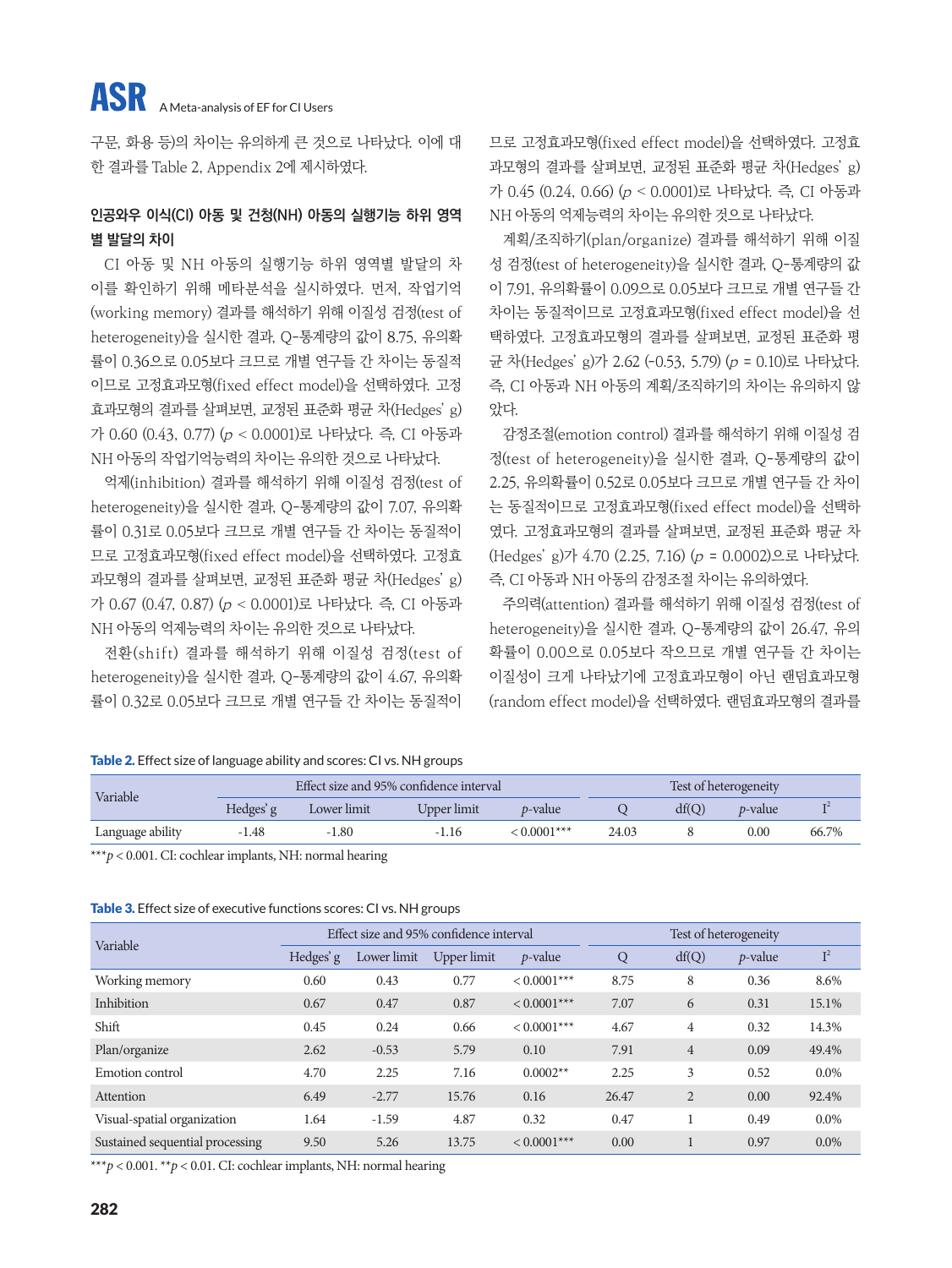# **ASR** Y Yang & D Yim

살펴보면, 교정화된 표준화 평균 차(Hedges' g)가 6.49 (-2.77, 15.76) (p = 0.16)로 나타났다. Hedges' g값은 표본이 작을 경우 효과크기를 과대 추정하지 않도록 교정한 값이다. 그 결과, CI 아 동과 NH 아동의 주의력 차이는 유의하지 않았다.

시공간적 조직(visual-spatial organization) 결과를 해석 하기 위해 이질성 검정(test of heterogeneity)을 실시한 결과, Q-통계량의 값이 0.47, 유의확률이 0.49로 0.05보다 크므로 개 별 연구들 간 차이는 동질적이므로 고정효과모형(fixed effect model)을 선택하였다. 고정효과모형의 결과를 살펴보면, 교정된 표준화 평균 차(Hedges' g)가 1.64 (-1.59, 4.87) (p = 0.32)으로 나타났다. 즉, CI 아동과 NH 아동의 시공간적 조직의 차이는 유 의하지 않았다.

지속된 연속 처리(sustained sequential processing) 결과 를 해석하기 위해 이질성 검정(test of heterogeneity)을 실시한 결과, Q-통계량의 값이 0.00, 유의확률이 0.97로 0.05보다 크 므로 개별 연구들 간 차이는 동질적이므로 고정효과모형(fixed effect model)을 선택하였다. 고정효과모형의 결과를 살펴보 면, 교정된 표준화 평균 차(Hedges' g)가 9.50 (5.26, 13.75) (p < 0.0001)으로 나타났다. 즉, CI 아동과 NH 아동의 시공 간적 조직의 차이는 유의하였다. 이에 대한 결과를 Table 3, Appendix 2에 제시하였다.

# **인공와우 이식(CI) 아동 및 건청(NH) 아동의 언어능력 및 실행기 능 발달 차이에 대한 CI 아동의 청각이력(인공와우 착용 기간, 인공 와우 이식 연령)의 기여 여부**

CI 아동 및 NH 아동의 언어능력, 총 여덟 가지 실행기능 하위 유형 중 다섯 개 영역(작업기억, 억제, 전환, 감정조절, 지속된 연 속 처리)의 차이를 확인하였으므로, CI 아동의 청각이력(인공와 우 착용 기간, 인공와우 이식 연령)이 두 집단의 언어능력 및 실 행기능 차이에 대한 평균효과크기를 조절하는 변수로 유의한 기 여를 하는 변수인지 알아보고자 조절효과분석을 실시하였다.

그 결과, CI 아동의 인공와우 착용 기간, 인공와우 이식 연령 을 공변인(covariate)으로 설정하였을 때, 두 집단의 언어능력, 실행기능 하위유형 5가지(작업기억, 억제, 전환, 감정조절, 지속 된 연속 처리)에서의 차이에는 유의한 기여를 하지 못하는 것으 로 나타났다(p > 0.05). 즉, 본 연구에서는 CI 아동의 청각이력 은 두 집단의 언어능력 및 실행기능 발달 차이를 조절하는 조절 변수(moderator) 역할을 하지 못하는 것으로 나타났다.

# **DISCUSSIONS**

본 연구에서는 인공와우 이식(CI) 아동 및 건청(NH) 아동의 언어능력 및 총 여덟 가지 실행기능 하위유형 중 다섯 개 영역(작

업기억, 억제, 전환, 감정조절, 지속된 연속 처리)에 따른 유의한 차이를 확인하였으며, CI 및 NH 아동 집단의 유의한 수행 차이 에 CI 아동의 청각이력(인공와우 착용 기간, 인공와우 이식 연령) 이 유의한 조절변수(moderator)로 나타나지는 못했음을 확인 하였다. 이에 대한 논의는 다음과 같다.

CI 아동들에게 말, 언어, 읽기쓰기 발달에는 상당한 개인차가 존재하는 것으로 보고되지만, 본 연구 결과를 통해 여전히 CI 아 동들에게 언어능력의 부족함은 상당히 명백하게 나타나는 것 으로 보인다. 구체적으로는 CI 아동들이 NH 아동에 비해 유의 하게 부족한 수용어휘, 수용언어능력을 보인 것으로 보고된다 (Conway et al., 2011; Holt et al., 2020). CI 아동들은 인공와 우 이식수술 이후 언어능력이 향상될 수 있으나, 이식 이후에도 질적으로 저하된 청각적 입력 또는 구어에 노출되기 때문에 이 것이 개념형성 및 언어 등 광범위한 측면에 영향을 미칠 수 있다 (Castellanos et al., 2015). 인공와우를 사용한 초기 경험은 언 어능력의 성장과 발전을 촉진하는 역할을 하므로 CI 아동 대부 분이 이식 후 음성 인식과 구어 기술의 현저한 발달을 보임에도 불구하고(Svirsky et al., 2000), 전반적 언어능력 또는 일부 언 어능력에서 또래 아이들보다 지속적으로 부족하게 나타난다는 선행 연구 결과와 일치한다(Geers et al., 2003).

이처럼 질적으로 저하된 초기 청각경험과 언어능력의 지연은 다른 신경인지능력에도 영향을 미칠 수 있는데, 청각 및 언어경 험과 기술은 자기조절 능력이 요구되는 상황에서 적절한 사고 와 행동을 지시하고 제어하는 데 사용될 수 있어 CI 아동의 언 어능력의 어려움이 관련된 다양한 기저능력과 연결고리를 가 질 수 있는 것이다. Figueras et al.(2008)은 8~12세 CI 아동 의 실행기능 지연에 대해 언어습득의 지연을 원인으로 추론하 기도 하였다. 몇몇 선행 연구에 따르면, NH 아동 집단과 비교 하여 더 많은 CI 아동들이 구어 단기기억 및 작업기억에서 평 균 이하의 성장을 보이고, 느린 작업기억능력의 성장은 추후 말-언어능력을 예측하는 인자로 나타나기도 하였다(Harris et al., 2013; Kronenberger et al., 2013a; Pisoni et al., 2011). 또 한, CI 아동의 작업기억의 부족은 소음상황에서의 듣기, 구어로 문장 인식하기, 그림에 기초한 문장 구성하기 등 높은 인지 부하 (load)를 수반할 때 또래 NH 아동에 비해 더욱 문제가 될 수 있 다(Beer et al., 2011).

세부적으로 실행기능 하위 영역 중 작업기억, 억제, 전환, 감 정조절, 지속된 연속 처리에서 CI 및 NH 아동 간 차이가 유의하 였으나, 계획/조직하기, 주의력, 시공간적 조직과 같은 영역에서 는 두 집단 간 차이가 유의하지 않은 영역도 존재하였다. Beer et al.(2011)의 연구에서 CI 아동의 부모는 자녀가 작업기억, 억 제조절, 행동규제에 더 많은 문제를 보인다고 응답하였다. Beer et al.(2014)의 연구에서도 CI 아동은 NH 아동에 비해 작업기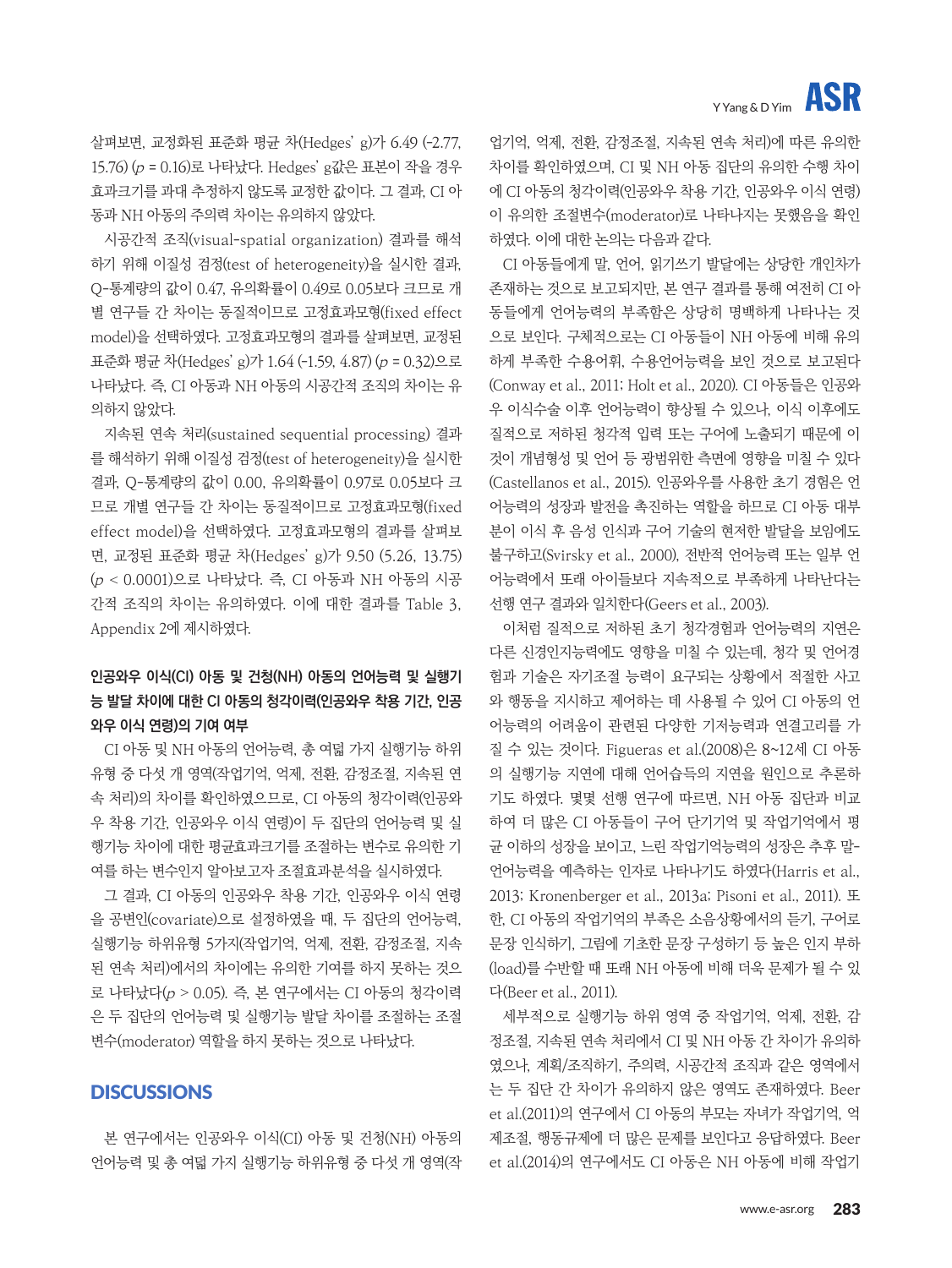억, 억제 영역에서 유의하게 부족하였으나, 시각적 기억력(visual memory), 조직-통합(organization-integration), 계획/조직 하기(plan/organize)에서는 유의하게 부족하지 않아 본 연구와 일부 일치하였다. Beer et al.(2014)는 CI 아동이 NH 아동에 비 해 계획/조직하기(plan/organize)를 제외한 광범위한 실행기능 수행에서 임상적 범위가 더 넓게 나타났다고 보고하였다. 선행 연구에 따르면, 학령전기에 억제능력이 더 강한 아동이 그렇지 못한 아동에 비해 문해력, 어휘 증가가 더 높다고 보고되며, 통제 된 주의력, 작업기억, 계획은 언어습득과 처리에 사용되는 것으 로 보인다(Kronenberger & Pisoni, 2018; Kronenberger & Pisoni, 2020; McClelland et al., 2007). 이를 토대로 작업기 억을 비롯한 관련된 실행기능 하위유형에서의 개입은 유용할 수 있다(Kronenberger et al., 2013b).

또한 주목할 점은 본 연구에서 CI 아동의 지속된 연속 처리능 력이 NH 아동에 비해 크게 어려운 것으로 나타난 것으로 보아, CI 아동이 청각경험에 대한 접근 저하로 인해 광범위한 순차적 처리 결함을 가질 수 있음을 확인할 수 있다. 청각경험은 패턴의 감지, 연속된 자극의 기억, 주의력 유지와 같이 순차적 처리능력 발달에 매우 중요한 것으로 알려져 있어 CI 아동의 핵심적 어려 움으로 언급된다(Conway et al., 2009; Kronenberger et al., 2014b). 연속적 또는 순차적 처리의 결함은 순차적 자극에 대한 지속적인 주의력 및 작업기억과 같은 지속적이고 연속적인 처리 를 필요로 하는 전반적인 영역에 영향을 미칠 수 있다.

한편, 본 연구에서와 같이 CI 아동들은 또래 NH 아동과 비 교하여 시각적 조직 통합과 관련된 실행기능 영역에서는 지연 이 나타나지 않았다는 선행 연구들도 상당수 존재한다(Beer et al., 2014; Kronenberger et al., 2013b; Kronenberger et al., 2014b). 즉, CI 아동의 실행기능 지연은 조기에 시작되지 만, 실제로 일부 도메인(예: 시공간 조직)에서는 또래 NH 집단 과 유사한 발달이 나타나 그 능력이 잔존해 있거나 증진될 수 있음을 보여준다. 실제로 몇몇 실행기능 영역(예: 전환)은 또래 NH 아동과 비교하여 인공와우 이식 이후 발달이 가속화되었다 (Kronenberger & Pisoni, 2020). 또는 실행기능의 하위유형에 따라 학령전기 내에서도 후기에 발달하는 영역은 그보다 더 어 린 나이에서는 집단 간 차이가 적게 나타날 가능성도 존재한다 (Kronenberger & Pisoni, 2020).

이처럼 CI 아동 및 NH 아동의 언어능력과 실행기능 일부 유 형에서의 유의한 격차를 확인하였으며, 이러한 효과크기에 대 한 CI 아동의 청각이력의 영향력을 검토하고자 하였다. 이는 CI 아동의 언어능력 및 실행기능 조기 발달에 기여하는 기본 요소 를 더 잘 이해하기 위함이며, 실제로 조기의 인공와우 이식수술 의 구어기술 개선에 미치는 긍정적 효과를 보고한 연구(Geers et al., 2003; Niparko et al., 2010), 더 긴 인공와우 사용 기간 은 CI 아동의 계획/조직(plan/organize) 문제를 줄이는 데 관 련이 있었다고 보고한 연구(Beer et al., 2014)를 통해 인공와 우 이식 연령, 인공와우 사용 기간 등이 구어, 실행기능 등에 영 향력이 있는 요인일 수 있음을 확인하였다. 그러나 본 연구에서 는 CI 및 NH 아동 집단의 유의한 수행 차이에 CI 아동의 청각 이력(인공와우 착용 기간, 인공와우 이식 연령)이 유의한 조절 변수(moderator)로 나타나지는 못하였다. 이는 인공와우 이 식 이후에도 청각적 입력의 질 저하 및 구어 접근의 저하는 NH 아동에 비해 여전히 존재하며, 이러한 청각경험의 결핍이 언어 능력, 실행기능 등에 광범위한 영향을 미친다는 것을 시사한다. Kronenberger et al.(2013b)의 연구에서도 장기적 CI 사용자 들의 실행기능을 확인한 사례 연구를 통해 실행기능의 대부분은 청각이력과는 무관함을 밝혔다. 이는 CI 착용 기간이 장기화된 아동들이 CI 사용의 이점을 가지고 있음에도 불구하고 실행기 능의 몇 가지 핵심 영역에서 또래 NH 아동들의 능력에 도달하지 못할 수 있음을 시사한다.

본 연구의 제한점은 1) 분석 문헌의 총 자료 수가 제한적이며 국내 연구가 포함되어 있지 않다는 점, 2) 실행기능의 하위 영역 규정에 모호한 점, 3) 언어능력의 다양한 하위영역별 분석이 포 함되어 있지 않다는 점이다.

결론적으로, CI 아동의 언어능력과 더불어 실행기능을 정밀 하게 모니터링하고 정기적으로 평가해야 하며, 필요에 따라 적 절한 개입이 요구된다. 실행기능은 언어능력을 비롯한 광범위한 영역과 상호 관련되어 있으며, 실행기능의 발달을 강화할 수 있 는 개입과 경험은 CI 아동의 청각상실과 언어지연의 영향을 줄 일 수 있다(Kronenberger et al., 2013b). 본 연구에서는 CI 아 동의 언어능력, 실행기능의 격차를 조절하는 변수로 나타나지는 않았는데, 본 연구의 참여 아동의 CI 수술 연령이 평균적으로 약 25개월이나 그 범위가 18~50개월로 상당히 크며, 이미 인공와 우 이식 시기의 초기 발달 과정 중 언어능력 및 실행기능의 지연 과 장애위험이 높게 나타날 수 있다. 따라서, CI 아동의 언어능 력, 실행기능의 위험을 보호 또는 악화시킬 수 있는 영향력 있는 요인을 지속적으로 검증해 나가야 하며, 이는 CI 아동들의 결손 을 이해하고 적절한 중재를 제공하는 데 도움이 될 수 있을 것이 다. Holt et al.(2020)은 최근 CI 아동의 구어, 인지 영역과 더불 어 심리사회, 정서, 가족환경요인 등의 전반적인 관련성을 확인 하였는데, CI 아동을 둘러싼 지원적이고 상호작용이 풍부한 가 족환경이 언어능력, 심리사회적, 실행기능과 모두 유의한 관련이 있는 것으로 나타났다. 또한, CI 아동들에게 계획/조직하기, 주 의력, 시공간적 조직능력이 잔존할 가능성에 대해 논하였으므로 후속 연구에서는 이와 관련하여 CI 아동의 전반적인 발달을 지 원하고 보호하는 다양한 요인들을 확인해 나가는 작업이 지속되 어야 할 것으로 보인다.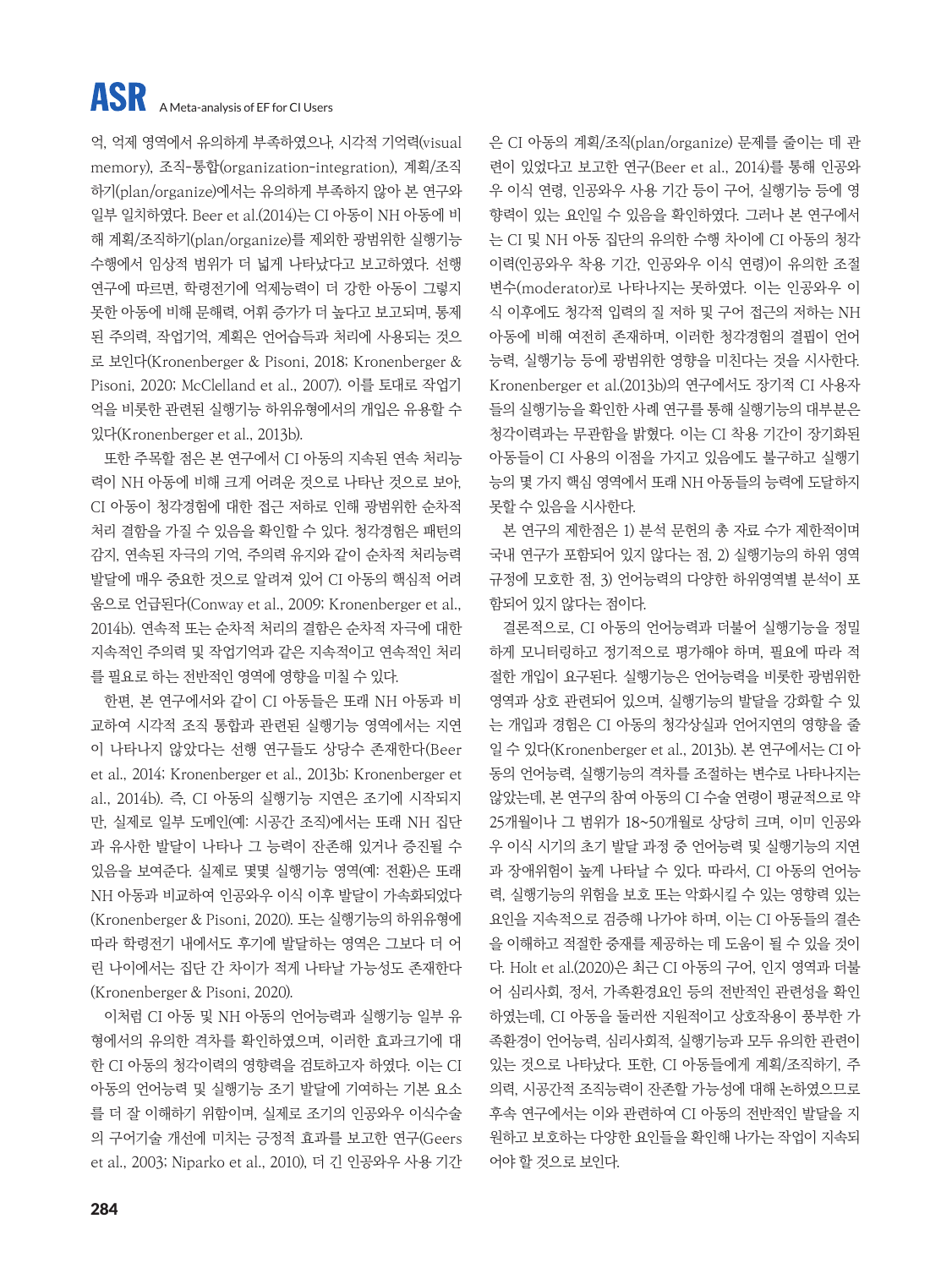**중심 단어 :** 메타분석, 언어능력, 실행기능, 인공와우, 아동.

#### Ethical Statement

N/A

#### Acknowledgments

N/A

#### Declaration of Conflicting Interests

There are no conflict of interests.

#### Funding

This work was supported by the Ministry of Education of the Republic of Korea and the National Research Foundation of Korea (NRF-2020S1A5B5A16083276).

#### Author Contributions

Conceptualization: Yoonhee Yang, Dongsun Yim. Data curation: Yoonhee Yang. Funding acquisition: Yoonhee Yang. Investigation: Yoonhee Yang. Methodology: Yoonhee Yang. Project administration: Yoonhee Yang. Validation: Yoonhee Yang. Visualization: Yoonhee Yang. Writing—original draft: Yoonhee Yang, Dongsun Yim. Writing—review & editing: Yoonhee Yang. Approval of final manuscript: Yoonhee Yang.

#### ORCID iD

| Yoonhee Yang | https://orcid.org/0000-0003-3240-5996 |
|--------------|---------------------------------------|
| Dongsun Yim  | https://orcid.org/0000-0001-8254-9504 |

# **REFERENCES**

- AuBuchon, A. M., Pisoni, D. B., & Kronenberger, W. G. (2015). Verbal processing speed and executive functioning in long-term cochlear implant users. *Journal of Speech, Language, and Hearing Research, 58(1),* 151-162.
- Barkley, R. A. (2012). *Executive Functions: What They Are, How They Work, and Why They Evolved*. (1st ed.), (pp.1-244). New York, NY: Guilford Press.
- Barkley, R. A. (2013). Distinguishing sluggish cognitive tempo from ADHD in children and adolescents: Executive functioning, impairment, and comorbidity. *Journal of Clinical Child and Adolescent Psychology, 42(2),* 161-173.
- Beer, J., Kronenberger, W. G., Castellanos, I., Colson, B. G., Henning, S. C., & Pisoni, D. B. (2014). Executive functioning skills in preschoolage children with cochlear implants. *Journal of Speech, Language, and Hearing Research*, *57(4),* 1521-1534.

Beer, J., Kronenberger, W. G., & Pisoni, D. B. (2011). Executive function

in everyday life: Implications for young cochlear implant users. *Cochlear Implants International*, *12 Suppl 1(Suppl 1),* S89-S91.

- Blair, C. & Razza, R. P. (2007). Relating effortful control, executive function, and false belief understanding to emerging math and literacy ability in kindergarten. *Child Development*, *78(2),* 647-663.
- Bull, R., Espy, K. A., & Wiebe, S. A. (2008). Short-term memory, working memory, and executive functioning in preschoolers: Longitudinal predictors of mathematical achievement at age 7 years. *Developmental Neuropsychology*, *33(3),* 205-228.
- Castellanos, I., Kronenberger, W. G., Beer, J., Colson, B. G., Henning, S. C., Ditmars, A., et al. (2015). Concept formation skills in long-term cochlear implant users. *Journal of Deaf Studies and Deaf Education*, *20(1),* 27-40.
- Castellanos, I., Pisoni, D. B., Kronenberger, W. G., & Beer, J. (2016). Early expressive language skills predict long-term neurocognitive outcomes in cochlear implant users: Evidence from the MacArthur– Bates communicative development inventories. *American Journal of Speech-Language Pathology, 25(3),* 381-392.
- Cohen, J. (1988). *Statistical Power Analysis for the Behavioral Sciences.*  (2nd ed.). Hillsdale, NJ: Erlbaum.
- Conway, C. M. & Pisoni, D. B. (2008). Neurocognitive basis of implicit learning of sequential structure and its relation to language processing. *Annals of the New York Academy of Sciences*, *1145*, 113-131.
- Conway, C. M., Pisoni, D. B., Anaya, E. M., Karpicke, J., & Henning, S. C. (2011). Implicit sequence learning in deaf children with cochlear implants. *Developmental Science*, *14(1),* 69-82.
- Conway, C. M., Pisoni, D. B., & Kronenberger, W. G. (2009). The importance of sound for cognitive sequencing abilities: The auditory scaffolding hypothesis. *Current Directions in Psychological Science*, *18(5),* 275-279.
- Cleary, M., Pisoni, D. B., & Kirk, K. I. (2000). Working memory spans as predictors of spoken word recognition and receptive vocabulary in children with cochlear implants. *The Volta Review*, *102(4),* 259- 280.
- Davidson, L. S., Geers, A. E., Blamey, P. J., Tobey, E. A., & Brenner, C. A. (2011). Factors contributing to speech perception scores in long-term pediatric cochlear implant users. *Ear and Hearing*, *32(1 Suppl),* 19S-26S.
- Diamond, A. (2013). Executive functions. *Annual Review of Psychology*, *64*, 135-168.
- Dunn, L. M. & Dunn, D. M. (2007). *Peabody Picture Vocabulary Test.*  (4th ed.). Minneapolis, MN: Pearson Assessments.
- Eisenberg, L. S. (2007). Current state of knowledge: Speech recognition and production in children with hearing impairment. *Ear and Hearing*, *28(6),* 766-772.
- Figueras, B., Edwards, L., & Langdon, D. (2008). Executive function and language in deaf children. *Journal of Deaf Studies and Deaf Education*, *13(3),* 362-377.
- Fischer, K. W. & van Geert, P. (2014). Dynamic development of brain and behavior. In Molenaar, P. C. M., Lerner, R. M., & Newell, K. M. *Handbook of Developmental Systems Theory and Methodology* (pp.287-315). New York, NY: The Guilford Press.
- Ganek, H., McConkey Robbins, A., & Niparko, J. K. (2012). Language outcomes after cochlear implantation. *Otolaryngologic Clinics of North America*, *45(1),* 173-185.
- Geers, A. E. (2006). Factors influencing spoken language outcomes in children following early cochlear implantation. *Cochlear and Brainstem Implants, 64,* 50-65.
- Geers, A. E., Nicholas, J. G., & Sedey, A. L. (2003). Language skills of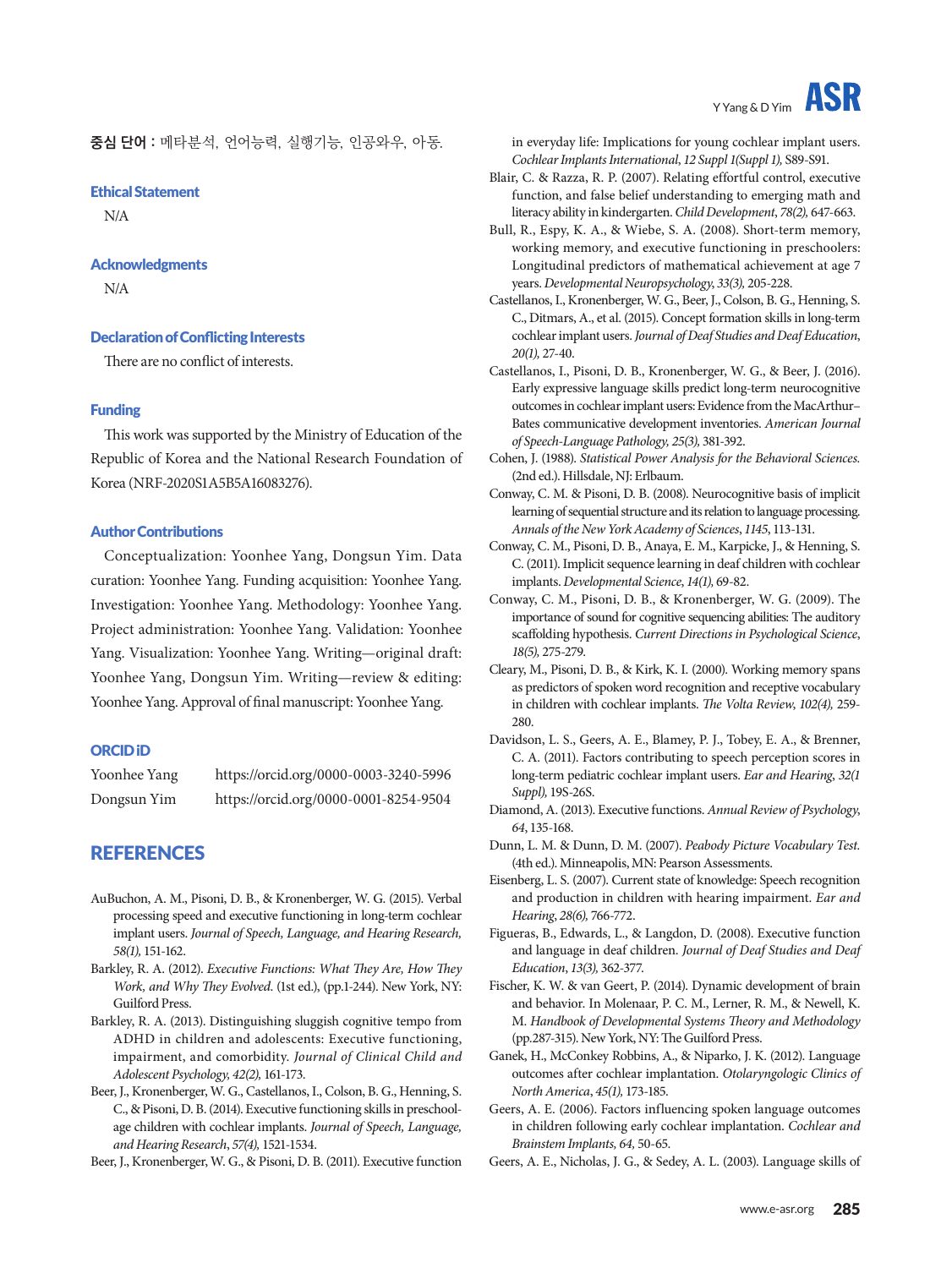children with early cochlear implantation. *Ear and Hearing*, *24(1),* 46S-58S.

- Geers, A. E. & Sedey, A. L. (2011). Language and verbal reasoning skills in adolescents with 10 or more years of cochlear implant experience. *Ear and Hearing*, *32(1 Suppl),* 39S-48S.
- Gioia, G. A., Isquith, P. K., Guy, S. C., & Kenworthy, L. (2000). Test review behavior rating inventory of executive function. *Child Neuropsychology*, *6(3),* 235-238.
- Goldenberg, D. & Galván, A. (2015). The use of functional and effective connectivity techniques to understand the developing brain. *Developmental Cognitive Neuroscience*, *12*, 155-164.
- Greiner, L. A. (2010). Measures of executive function in children with cochlear implants (master's thesis). Iowa City, IA: University of Iowa.
- Hall, M. L., Eigsti, I. M., Bortfeld, H., & Lillo-Martin, D. (2018). Executive function in deaf children: Auditory access and language access. *Journal of Speech, Language, and Hearing Research, 61(8),* 1970-1988.
- Harris, M. S., Kronenberger, W. G., Gao, S., Hoen, H. M., Miyamoto, R. T., & Pisoni, D. B. (2013). Verbal short-term memory development and spoken language outcomes in deaf children with cochlear implants. *Ear and Hearing*, *34(2),* 179-192.
- Holt, R. F., Beer, J., Kronenberger, W. G., Pisoni, D. B., Lalonde, K., & Mulinaro, L. (2020). Family environment in children with hearing aids and cochlear implants: Associations with spoken language, psychosocial functioning, and cognitive development. *Ear and Hearing*, *41(4),* 762-774.
- Horn, D. L., Davisa, R. A., Pisoni, D. B., & Miyamoto, R. T. (2004). Visual attention, behavioral inhibition and speech/language outcomes in deaf children with cochlear implants. *International Congress Series, 1273,* 332-335.
- Kral, A., Kronenberger, W. G., Pisoni, D. B., & O'Donoghue, G. M. (2016). Neurocognitive factors in sensory restoration of early deafness: A connectome model. *The Lancet Neurology*, *15(6),* 610- 621.
- Kronenberger, W. G. (2006). *Learning, executive and attention functioning (LEAF) scale*. Clinical Child/Pediatric Psychology, Riley Child and Adolescent Psychiatry Clinic, William Kronenberger, Ph.D. Retrieved from https://drk.sitehost.iu.edu/LEAFinfo.html.
- Kronenberger, W. G., Beer, J., Castellanos, I., Pisoni, D. B., & Miyamoto, R. T. (2014a). Neurocognitive risk in children with cochlear implants. *JAMA Otolaryngology – Head* & *Neck Surgery, 140(7),* 608-615.
- Kronenberger, W. G., Colson, B. G., Henning, S. C., & Pisoni, D. B. (2014b). Executive functioning and speech-language skills following long-term use of cochlear implants. *Journal of Deaf Studies and Deaf Education*, *19(4),* 456-470.
- Kronenberger, W. G. & Pisoni, D. B. (2018). Neurocognitive functioning in deaf children with cochlear implants. In Knoors, H. & Marschark, M. *Evidence-Based Practice in Deaf Education* (pp.363- 396). New York, NY: Oxford University Press.
- Kronenberger, W. G. & Pisoni, D. B. (2020). Why are children with cochlear implants at risk for executive functioning delays? In Knoors, H. & Marschark, M. *The Oxford Handbook of Deaf Studies in Learning and Cognition* (pp.1-480). New York, NY: Oxford University Press.
- Kronenberger, W. G., Pisoni, D. B., Harris, M. S., Hoen, H. M., Xu, H., & Miyamoto, R. T. (2013a). Profiles of verbal working memory growth predict speech and language development in children

with cochlear implants. *Journal of Speech, Language, and Hearing Research*, *56(3),* 805-825.

- Kronenberger, W. G., Pisoni, D. B., Henning, S. C., & Colson, B. G. (2013b). Executive functioning skills in long-term users of cochlear implants: A case control study. *Journal of Pediatric Psychology*, *38(8),* 902-914.
- Liu, M., Wu, L., Wu, W., Li, G., Cai, T., & Liu, J. (2018). The relationships among verbal ability, executive function, and theory of mind in young children with cochlear implants. *International Journal of Audiology, 57(12),* 881-888.
- McClelland, M. M., Cameron, C. E., Connor, C. M., Farris, C. L., Jewkes, A. M., & Morrison, F. J. (2007). Links between behavioral regulation and preschoolers' literacy, vocabulary, and math skills. *Developmental Psychology*, *43(4),* 947-959.
- Moffitt, T. E., Arseneault, L., Belsky, D., Dickson, N., Hancox, R. J., Harrington, H., et al. (2011). A gradient of childhood self-control predicts health, wealth, and public safety. *Proceedings of the national academy of sciences of the United States of America, 108(7),* 2693-2698.
- Niparko, J. K., Tobey, E. A., Thal, D. J., Eisenberg, L. S., Wang, N. Y., Quittner, A. L., et al. (2010). Spoken language development in children following cochlear implantation. *JAMA*, *303(15),* 1498- 1506.
- Nittrouer, S., Caldwell-Tarr, A., & Lowenstein, J. H. (2013). Working memory in children with cochlear implants: Problems are in storage, not processing. *International Journal of Pediatric Otorhinolaryngology*, *77(11),* 1886-1898.
- Pichora-Fuller, M. K., Kramer, S. E., Eckert, M. A., Edwards, B., Hornsby, B. W., Humes, L. E., et al. (2016). Hearing impairment and cognitive energy: The framework for understanding effortful listening (FUEL). *Ear and Hearing*, *37 Suppl 1*, 5S-27S.
- Pisoni, D. B., Conway, C. M., Kronenberger, W. G., Horn, D. L., Karpicke, J., & Henning, S. C. (2008). Efficacy and effectiveness of cochlear implants in deaf children. In Marschark, M. & Hauser, P. C. *Deaf Cognition: Foundations and Outcomes* (pp.52-101). New York, NY: Oxford University Press.
- Pisoni, D. B., Kronenberger, W., Roman, A., & Geers, A. (2011). Measures in digit span and verbal rehearsal speed in deaf children following more than 10 years of cochlear implant use. *Ear and Hearing*, *32(1),* 60s-74s.
- Rosenthal, R. (1978). Combining results of independent studies. *Psychological Bulletin, 85,* 185-193.
- Semel, E., Wiig, E. H., & Secord, W. A. (2004). *Clinical Evaluation of Language Fundamentals-Preschool*. (2nd ed.). San Antonio, TX: The Psychological Corporation.
- Semenov, Y. R., Martinez-Monedero, R., & Niparko, J. K. (2012). Cochlear implants: Clinical and societal outcomes. *Otolaryngologic Clinics of North America*, *45(5),* 959-981.
- Steinberg, L. (2010). A behavioral scientist looks at the science of adolescent brain development. *Brain and Cognition*, *72(1),* 160-164.
- Surowiecki, V. N., Sarant, J., Maruff, P., Blamey, P. J., Busby, P. A., & Clark, G. M. (2002). Cognitive processing in children using cochlear implants: The relationship between visual memory, attention, and executive functions and developing language skills. *The Annals of Otology, Rhinology* & *Laryngology*, *111(5\_suppl),* 119- 126.
- Svirsky, M. A., Robbins, A. M., Kirk, K. I., Pisoni, D. B., & Miyamoto, R. T. (2000). Language development in profoundly deaf children with cochlear implants. *Psychological Science*, *11(2),* 153-158.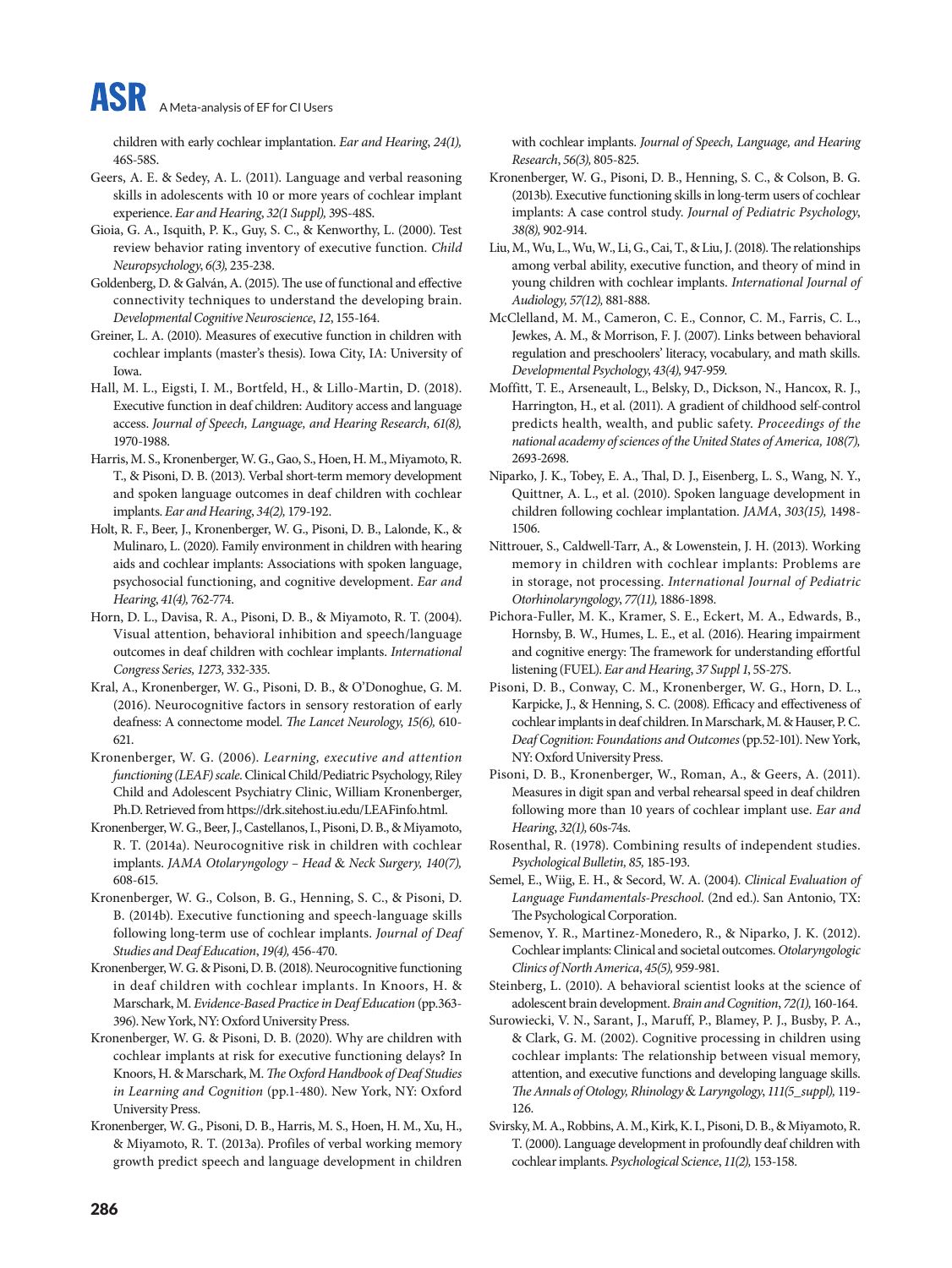

- Tobey, E. A., Thal, D., Niparko, J. K., Eisenberg, L. S., Quittner, A. L., Wang, N. Y., et al. (2013). Influence of implantation age on schoolage language performance in pediatric cochlear implant users. *International Journal of Audiology*, *52(4),* 219-229.
- van Geert, P. (2009). Nonlinear complex dynamical systems in developmental psychology. In Guastello, S. J., Koopmans, M., & Pincus D. *Chaos and Complexity in Psychology: The Theory of Nonlinear Dynamical Systems* (pp.242-281). Cambridge: Cambridge University Press.
- Wass, M., Ibertsson, T., Lyxell, B., Sahlén, B., Hällgren, M., Larsby, B., et al. (2008). Cognitive and linguistic skills in Swedish children with cochlear implants - measures of accuracy and latency as indicators

of development. *Scandinavian Journal of Psychology*, *49(6),* 559-576.

- Willstedt-Svensson, U., Löfqvist, A., Almqvist, B., & Sahlén, B. (2004). Is age at implant the only factor that counts? The influence of working memory on lexical and grammatical development in children with cochlear implants. *International Journal of Audiology, 43(9),* 506- 515.
- Yang, Y. & Yim, D. (2018). The role of executive function for vocabulary acquisition and word learning in preschool-age children with and without vocabulary delay. *Communication Sciences and Disorders*, *23(1),* 43-59.
- Zimmerman, I. L., Steiner, V. G., & Pond, R. E. (2002). *Preschool Language Scale*. (4th ed.). San Antonio, TX: Psychological Corporation.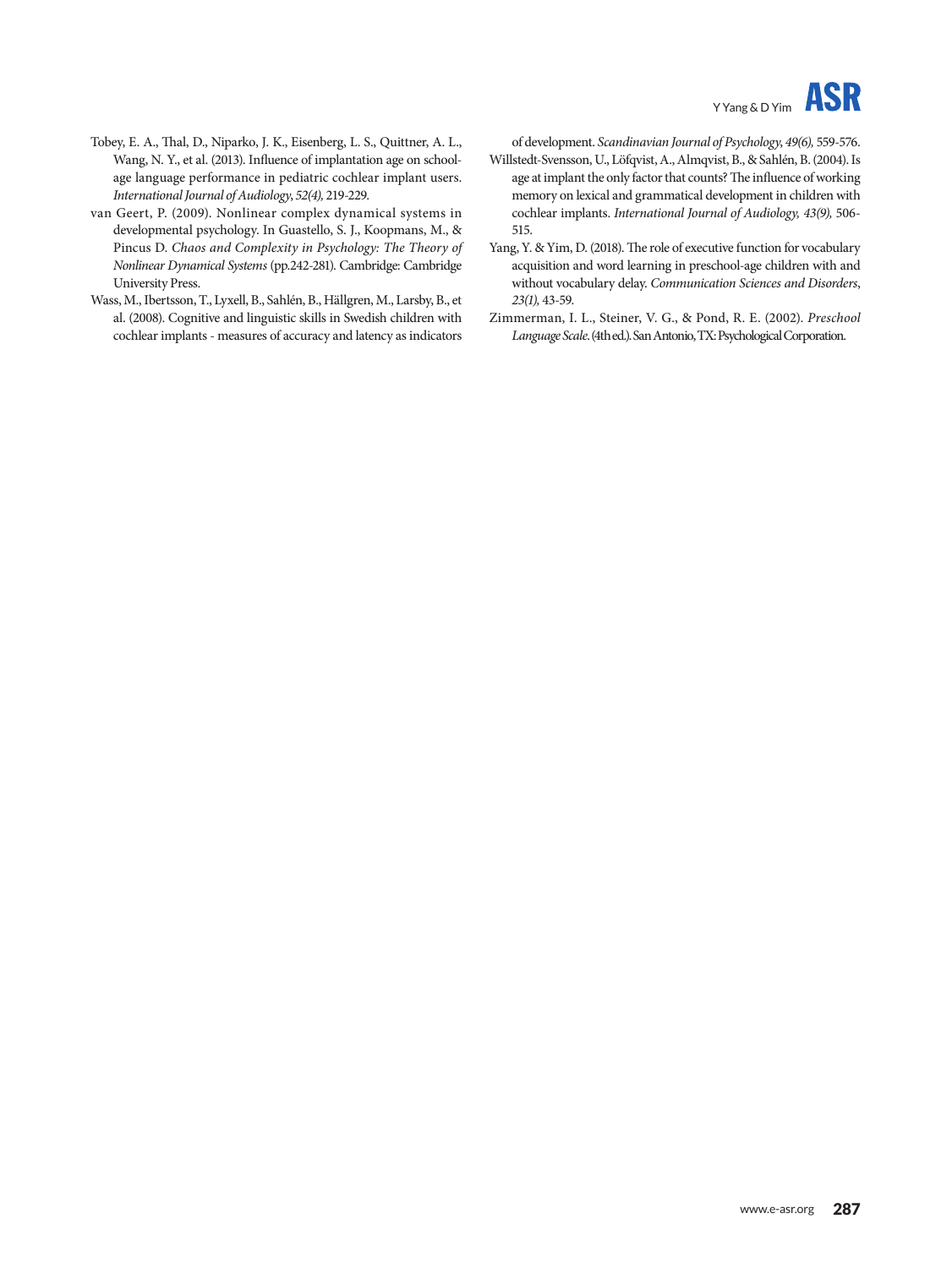|              | Appendix 1. Summary of studies included in this meta-analysis                         |                 |                           |                 |                                         |                 |                 |                                 |                                                                                                                                       |
|--------------|---------------------------------------------------------------------------------------|-----------------|---------------------------|-----------------|-----------------------------------------|-----------------|-----------------|---------------------------------|---------------------------------------------------------------------------------------------------------------------------------------|
|              |                                                                                       |                 |                           | CI group        |                                         |                 | <b>ADDE HIN</b> |                                 | Variable                                                                                                                              |
| Σó,          | Study                                                                                 | $\mathsf{z}$    | yr)<br>Age (              | $Cl$ use $(yr)$ | Duration of Age at implantation<br>(mo) | $\overline{z}$  | Age (yr)        | Language ability                | 出                                                                                                                                     |
|              | Beer et al. (2014)                                                                    | 24              | 4.36                      | 2.73            | 20.01                                   | $\overline{21}$ | 4.19            | Language ability                | WM, inhibition, plan/organize                                                                                                         |
| $\mathbf{C}$ | Kronenberger et al. (2020)                                                            | $\overline{41}$ | 4.2                       | 2.5             | 19.6                                    | $\overline{40}$ | 4               | language ability<br>Vocabulary, | WM, inhibition, shift                                                                                                                 |
| 3            | Hall et al. (2018)                                                                    | 25              | Ó<br>8.0                  | 6.42            | $\overline{c}$                          | 38              | 8.04            |                                 | WM, inhibition, shift, emotion control, plan/<br>organize                                                                             |
| 4            | Liu et al. (2018)                                                                     | 36              | 5<br>5.3                  | 1.13            | 50.58                                   | $\frac{4}{6}$   | 5.06            | Verbal ability                  | Inhibition, shift, emotion control                                                                                                    |
| 5            | AuBuchon et al. (2015)                                                                | 55              | 15.3                      | 12.3            | 36.4                                    | 55              | 15.5            |                                 | Inhibition                                                                                                                            |
| $\circ$      | Castellanos et al. (2016)                                                             | 57              | 15.43                     | 12.36           | 36.82                                   | $\overline{7}$  | 16.01           | language ability<br>Vocabulary, | WM, inhibition                                                                                                                        |
| $\sim$       | Kronenberger et al. (2014a)                                                           | 24              | $\mathbf 2$<br>$\ddot{ }$ | 2.55            | 18.79                                   | 27              | 3.99            |                                 | organize, attention, visual-spatial organization,<br>WM, inhibition, shift, emotion control, plan/<br>sustained sequential processing |
| $^{\circ}$   | Kronenberger et al. (2014a)                                                           | 48              | 12.64                     | 10.29           | 28.17                                   | 50              | 12.94           |                                 | WM, inhibition, shift, emotion control, plan/<br>organize, attention, visual-spatial organization,<br>sustained sequential processing |
| ٩            | Kronenberger et al. (2013b)                                                           | 53              | 14.4                      | 11.5            | 34.8                                    | 53              | 14.7            |                                 | WM, inhibition                                                                                                                        |
| 10           | Holt et al. (2020)                                                                    | 10              | 6.47                      | 4.64            | 21.96                                   | $\Box$          | 7.16            | language ability<br>Vocabulary, | WM, inhibition                                                                                                                        |
| $\equiv$     | Greiner (2010)                                                                        | 33              | 9.9                       | 7.2             | $\overline{31}$                         | 29              | 9.6             | Vocabulary                      | organize, attention, visual-spatial organization,<br>WM, inhibition, shift, emotion control, plan/<br>sustained sequential processing |
|              | C1: cochlear implants, NH: normal hearing, EF: executive function, WM: working memory |                 |                           |                 |                                         |                 |                 |                                 |                                                                                                                                       |

**□** APPENDIX **□**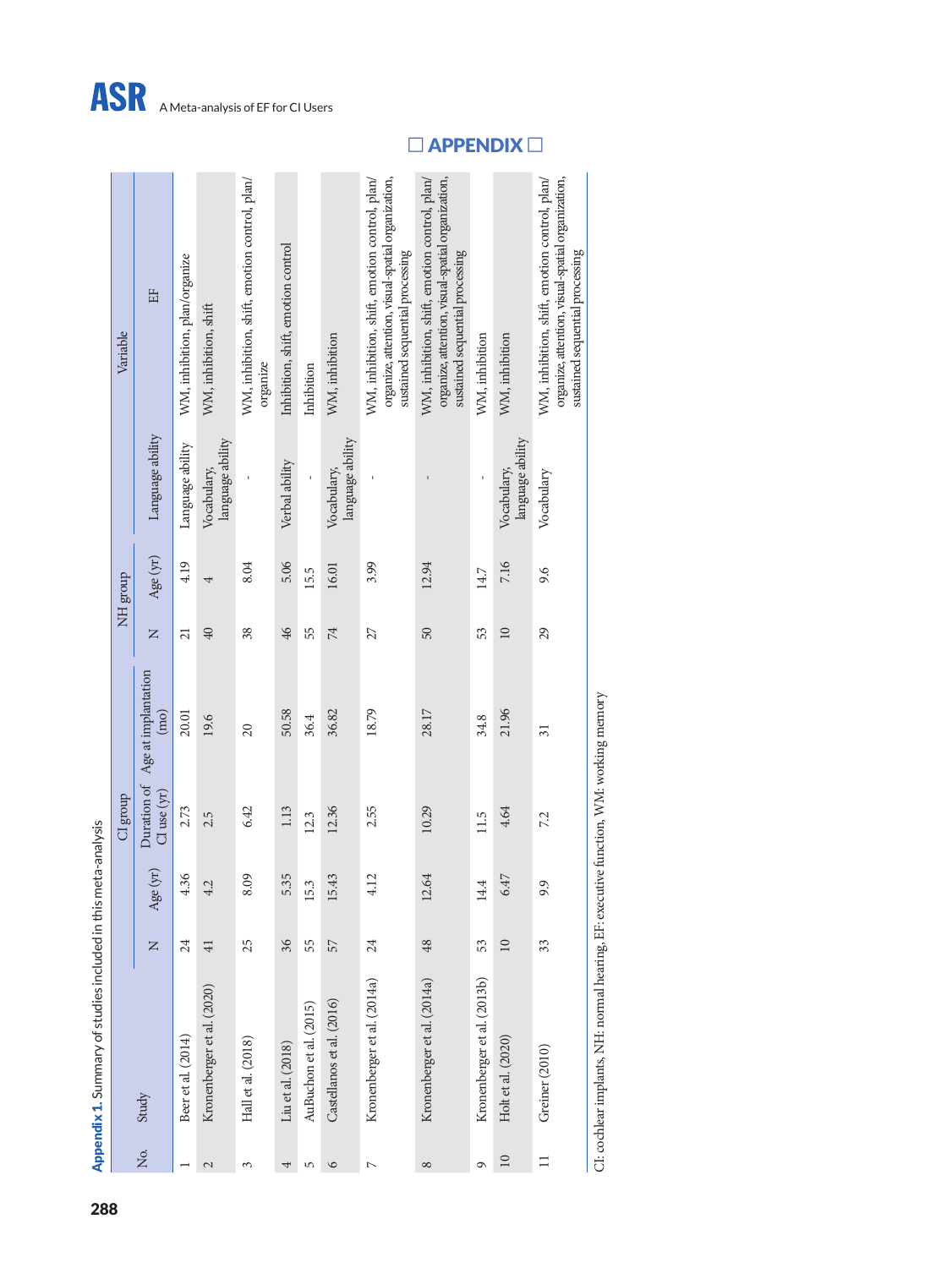

### Appendix 2. Forest plot of meta-analysis

Working memory

| Language ability                                    |       |              |           |       |         |                |                          |   |            |                  |        |
|-----------------------------------------------------|-------|--------------|-----------|-------|---------|----------------|--------------------------|---|------------|------------------|--------|
|                                                     |       | Experimental |           |       | Control |                | Standardised mean        |   |            |                  |        |
| Sutdy                                               | Total | Mean         | <b>SD</b> | Total | Mean    | <b>SD</b>      | difference               |   | <b>SMD</b> | 95% CI           | Weight |
| $\mathbf{1}$                                        | 24    | 78           | 24        | 21    | 118     | 12             |                          |   | $-1.99$    | $-2.72; -1.27$   | 9.3%   |
| 2                                                   | 41    | 84           | 21        | 40    | 118     | 10             |                          |   | $-2.06$    | $-2.61; -1.52]$  | 11.8%  |
| 3                                                   | 41    | 81           | 24        | 40    | 119     | 12             |                          |   | $-1.98$    | $-2.52; -1.45]$  | 11.9%  |
| $\overline{4}$                                      | 36    | 10           | 3         | 46    | 13      | $\overline{c}$ |                          |   | $-1.08$    | $[-1.55; -0.61]$ | 12.9%  |
| 5                                                   | 57    | 91           | 20        | 74    | 111     | 15             |                          |   | $-1.16$    | $[-1.53; -0.79]$ | 14.4%  |
| 6                                                   | 57    | 90           | 24        | 74    | 113     | 9              |                          |   | $-1.30$    | $[-1.68; -0.92]$ | 14.3%  |
| 7                                                   | 10    | 63           | 24        | 10    | 118     | 82             |                          |   | $-0.86$    | $[-1.79; 0.06]$  | 7.2%   |
| 8                                                   | 10    | 78           | 13        | 10    | 122     | 94             |                          |   | $-0.63$    | $[-1.53; 0.28]$  | 7.4%   |
| 9                                                   | 33    | 78           | 19        | 29    | 111     | 13             |                          |   | $-2.01$    | $[-2.63; -1.39]$ | 10.8%  |
| Random effects model                                | 309   |              |           | 344   |         |                |                          |   | $-1.48$    | $[-1.80; -1.16]$ | 100.0% |
| Heterogeneity: $I^2 = 67\%, t^2 = 0.1514, p < 0.01$ |       |              |           |       |         |                |                          |   |            |                  |        |
|                                                     |       |              |           |       |         |                | $-2$<br>$\Omega$<br>$-1$ | 2 |            |                  |        |
|                                                     |       |              |           |       |         |                |                          |   |            |                  |        |

|                                                                            |       | Experimental |           |       | Control |           | Standardised mean                                  |            |                 |        |
|----------------------------------------------------------------------------|-------|--------------|-----------|-------|---------|-----------|----------------------------------------------------|------------|-----------------|--------|
| Sutdy                                                                      | Total | Mean         | <b>SD</b> | Total | Mean    | <b>SD</b> | difference                                         | <b>SMD</b> | 95% CI          | Weight |
|                                                                            | 24    | 61           | 13        | 21    | 53      | 10        |                                                    | 0.65       | 0.05; 1.25      | 8.2%   |
| $\overline{2}$                                                             | 41    | 59           | 14        | 40    | 52      | 12        |                                                    | 0.56       | 0.12; 1.01      | 14.3%  |
| 3                                                                          | 25    | 54           | 11        | 38    | 46      |           |                                                    | 0.84       | 0.31; 1.36      | 10.5%  |
| 4                                                                          | 24    | 63           | 14        | 27    | 50      | 10        |                                                    | 1.09       | 0.50; 1.69      | 8.5%   |
| 5                                                                          | 24    | 58           | 12        | 27    | 52      | 13        |                                                    | 0.42       | [-0.14: 0.98]   | 9.5%   |
| 6                                                                          | 48    | 62           | 21        | 50    | 50      | 10        |                                                    | 0.74       | 0.33; 1.15      | 16.5%  |
|                                                                            | 48    | 54           | 11        | 50    | 49      | 9         |                                                    | 0.51       | [0.11; 0.91]    | 17.0%  |
| 8                                                                          | 10    | 55           | 9         | 10    | 48      | 11        |                                                    | 0.70       | $[-0.21; 1.61]$ | 3.7%   |
| 9                                                                          | 33    | 54           | 10        | 29    | 53      | 10        |                                                    | 0.08       | $[-0.42; 0.58]$ | 11.6%  |
| Random effects model<br>Heterogeneity: $I^2 = 9\%, t^2 = 0.0064, p = 0.36$ | 277   |              |           | 292   |         |           |                                                    | 0.60       | 0.42; 0.78      | 100.0% |
|                                                                            |       |              |           |       |         |           | $-0.5$<br>0.5<br>1.5<br>$-1.5$<br>$\Omega$<br>$-1$ |            |                 |        |
|                                                                            |       |              |           |       |         |           |                                                    |            |                 |        |

| Inhibition                                          |       |              |                 |       |         |           |                   |            |                 |        |
|-----------------------------------------------------|-------|--------------|-----------------|-------|---------|-----------|-------------------|------------|-----------------|--------|
|                                                     |       | Experimental |                 |       | Control |           | Standardised mean |            |                 |        |
| Sutdy                                               | Total | Mean         | SD <sub>1</sub> | Total | Mean    | <b>SD</b> | difference        | <b>SMD</b> | 95% CI          | Weight |
|                                                     | 24    | 59           | 13              | 21    | 50      | 9         |                   | 0.84       | 0.23; 1.45      | 11.2%  |
| 2                                                   | 41    | 58           | 15              | 40    | 50      | 9         |                   | 0.68       | 0.23; 1.13      | 18.9%  |
| 3                                                   | 25    | 56           | 13              | 38    | 47      | 8         |                   | 0.85       | 0.32; 1.37      | 14.5%  |
| 4                                                   | 24    | 56           | 13              | 27    | 50      | 9         |                   | 0.55       | [-0.01: 1.11]   | 13.1%  |
| 5                                                   | 48    | 54           | 11              | 50    | 46      | 6         |                   | 0.87       | 0.45; 1.28      | 21.4%  |
| 6                                                   | 10    | 59           | 15              | 10    | 46      |           |                   | 1.03       | 0.08; 1.97      | 5.0%   |
| 7                                                   | 33    | 55           | 10              | 29    | 53      | 11        |                   | 0.12       | $[-0.38; 0.62]$ | 15.9%  |
| Random effects model                                | 205   |              |                 | 215   |         |           |                   | 0.67       | 0.45; 0.89      | 100.0% |
| Heterogeneity: $I^2 = 15\%, t^2 = 0.0131, p = 0.31$ |       |              |                 |       |         |           |                   |            |                 |        |
|                                                     |       |              |                 |       |         |           | $\theta$<br>$-1$  |            |                 |        |

| Shift                                                                       |       |              |           |       |         |           |                   |            |                 |        |
|-----------------------------------------------------------------------------|-------|--------------|-----------|-------|---------|-----------|-------------------|------------|-----------------|--------|
|                                                                             |       | Experimental |           |       | Control |           | Standardised mean |            |                 |        |
| Sutdy                                                                       | Total | Mean         | <b>SD</b> | Total | Mean    | <b>SD</b> | difference        | <b>SMD</b> | 95% CI          | Weight |
| $\mathbf{1}$                                                                | 41    | 50           | 9         | 40    | 48      | 9         |                   | 0.20       | $[-0.24; 0.64]$ | 23.2%  |
| $\overline{2}$                                                              | 25    | 59           | 14        | 38    | 49      | 12        |                   | 0.76       | 0.24; 1.29      | 17.0%  |
| 3                                                                           | 24    | 51           | 8         | 27    | 47      | 9         |                   | 0.49       | $[-0.07; 1.04]$ | 15.2%  |
| 4                                                                           | 48    | 53           | 11        | 50    | 46      | 10        |                   | 0.64       | 0.23; 1.05      | 26.1%  |
| 5                                                                           | 33    | 52           | 10        | 29    | 50      | 10        |                   | 0.17       | $[-0.33; 0.67]$ | 18.4%  |
| Random effects model<br>Heterogeneity: $I^2 = 14\%, t^2 = 0.0100, p = 0.32$ | 171   |              |           | 187   |         |           |                   | 0.45       | 0.22; 0.68      | 100.0% |
|                                                                             |       |              |           |       |         |           | 0.5<br>- 1        |            |                 |        |